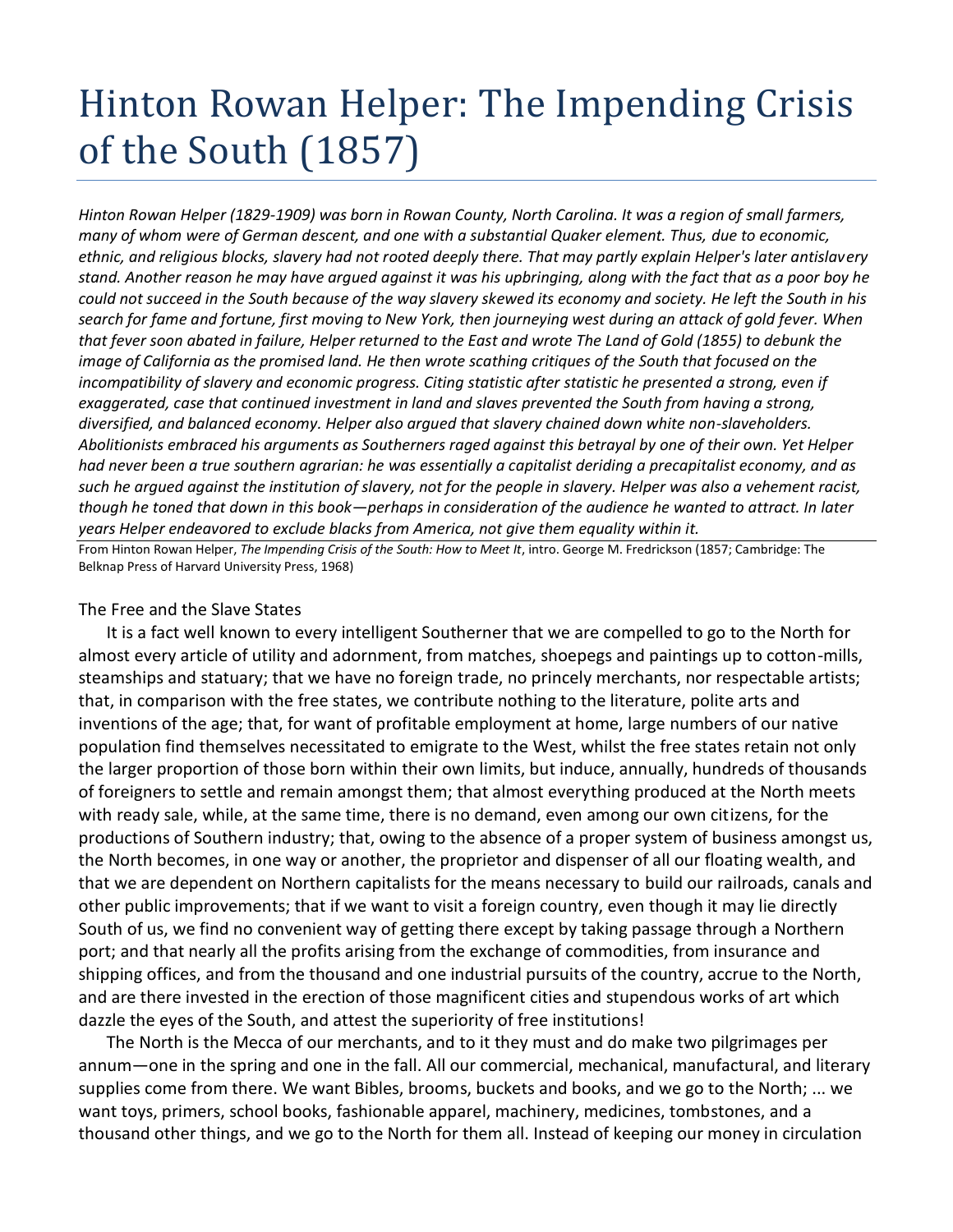at home, by patronizing our own mechanics, manufacturers, and laborers, we send it all away to the North, and there it remains; it never falls into our hands again.

In one way or another we are more or less subservient to the North every day of our lives. In infancy we are swaddled in Northern muslin; in childhood we are humored with Northern gewgaws; in youth we are instructed out of Northern books; at the age of maturity we sow our "wild oats" on Northern soil; in middle-life we exhaust our wealth, energies and talents in the dishonorable vocation of entailing our dependence on our children and on our children's children, and, to the neglect of our own interests and the interests of those around us, in giving aid and succor to every department of Northern power; in the decline of life we remedy our eye-sight with Northern spectacles, and support our infirmities with Northern canes; in old age we are drugged with Northern physic; and, finally, when we die, our inanimate bodies, shrouded in Northern cambric, are stretched upon the bier, borne to the grave in a

Northern carriage, entombed with a Northern spade, and memorized with a Northern slab! \* \* \*

And now to the point. In our opinion, ... the causes which have impeded the progress and prosperity of the South, which have dwindled our commerce, and other similar pursuits, into the most contemptible insignificance; sunk a large majority of our people in galling poverty and ignorance, rendered a small minority conceited and tyrannical, and driven the rest away from their homes; entailed upon us a humiliating dependence on the Free States; disgraced us in the recesses of our own souls, and brought us under reproach in the eyes of all civilized and enlightened nations—may all be traced to one common source, and there find solution in the most hateful and horrible word, that was ever incorporated into the vocabulary of human economy—Slavery!

Reared amidst the institution of slavery, believing it to be wrong both in principle and in practice, and having seen and felt its evil influences upon individuals, communities and states, we deem it a duty, no less than a privilege, to enter our protest against it, and to use our most strenuous efforts to overturn and abolish it! Then we are an abolitionist? Yes! not merely a freesoiler, but an abolitionist, in the fullest sense of the term. We are not only in favor of keeping slavery out of the territories, but, carrying our opposition to the institution a step further, we here unhesitatingly declare ourself in favor of its immediate and unconditional abolition, in every state in this confederacy, where it now exists! Patriotism makes us a freesoiler; state pride makes us an emancipationist; a profound sense of duty to the South makes us an abolitionist; a reasonable degree of fellow feeling for the negro, makes us a colonizationist. . . .

## \* \* \*

... Nothing short of the complete abolition of slavery can save the South from falling into the vortex of utter ruin. Too long have we yielded a submissive obedience to the tyrannical domination of an inflated oligarchy; too long have we tolerated their arrogance and self-conceit; too long have we tolerated their arrogance and self-conceit; too long have we submitted to their unjust and savage exactions. Let us now wrest from them the sceptre of power, establish liberty and equal rights throughout the land, and henceforth and forever guard our legislative halls from the pollutions and usurpations of proslavery demagogues.

\* \*

. . . Notwithstanding the fact that the white non-slaveholders of the South, are in the majority, as five to one, they have never yet had any part or lot in framing the laws under which they live. There is no legislation except for the benefit of slavery, and slaveholders. As a general rule, poor white persons are regarded with less esteem and attention than negroes, and though the condition of the latter is wretched beyond description, vast numbers of the former are infinitely worse off. A cunningly devised mockery of freedom is guaranteed to them, and that is all. To all intents and purposes they are dis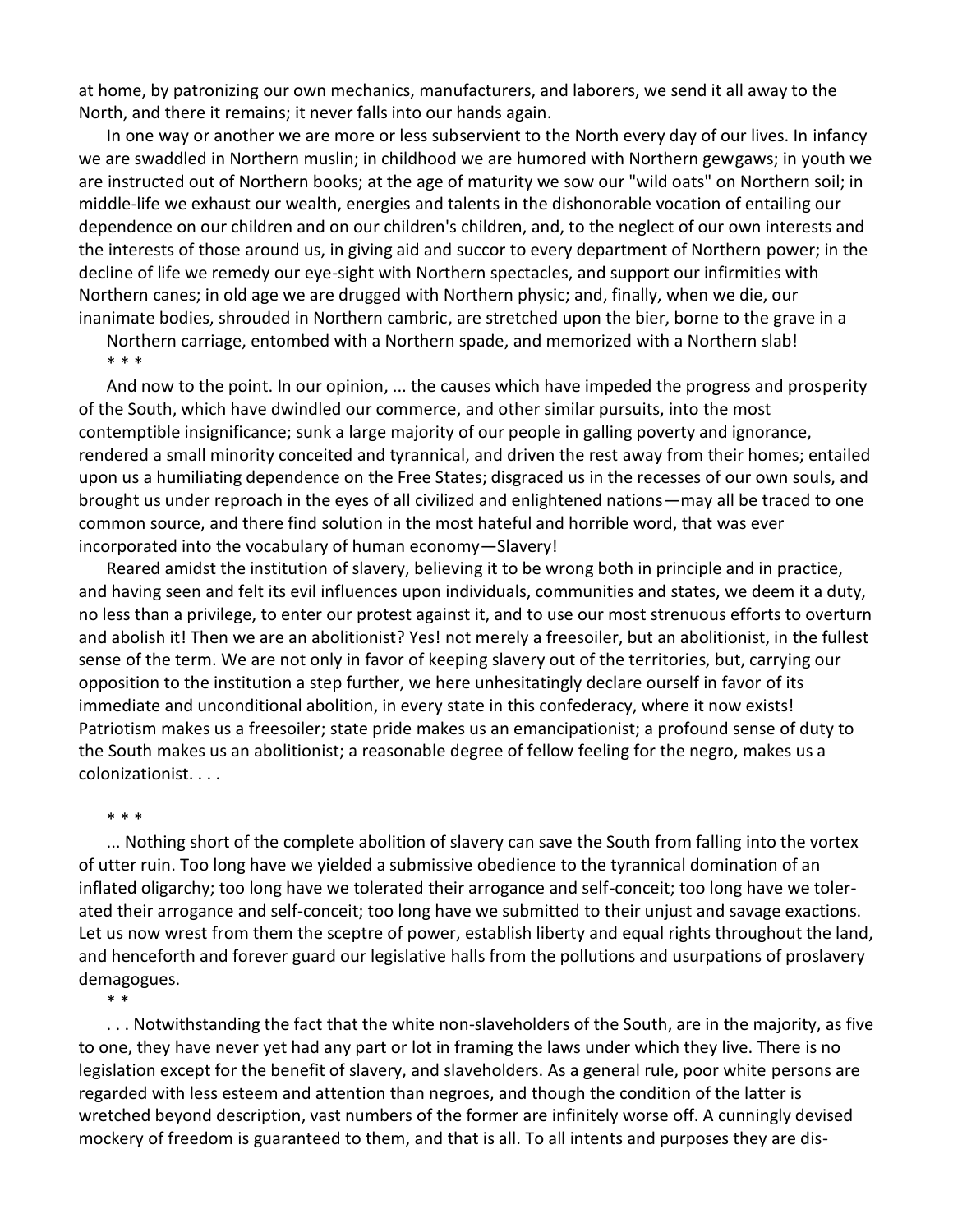franchised, and outlawed, and the only privilege extended to them, is a shallow and circumscribed participation in the political movements that usher slaveholders into office.

The lords of the lash are not only absolute masters of the blacks, who are bought and sold, and driven about like so many cattle, but they are also the oracles and arbiters of all non-slaveholding whites, whose freedom is merely nominal, and whose unparalleled illiteracy and degradation is purposely and fiendishly perpetuated. How little the "poor white trash," the great majority of the Southern people, know of the real condition of the country is, indeed, sadly astonishing. The truth is, they know nothing of public measures, and little of private affairs, except what their imperious masters, the slave-drivers, condescend to tell, and that is but precious little, and even that little, always garbled and one-sided, is never told except in public harangues; for the haughty cavaliers of shackles and handcuffs will not degrade themselves by holding private converse with those who have neither dimes nor hereditary rights in human flesh.

Whenever it pleases, and to the extent it pleases, a slaveholder to become communicative, poor whites may hear with fear and trembling, but not speak.... If they dare to think for themselves, their thoughts must be forever concealed. The expression of any sentiment at all conflicting with the gospel of slavery, dooms them at once in the community in which they live, and then, whether willing or unwilling, they are obliged to become heroes, martyrs, or exiles.... Non-slaveholders are not only kept in ignorance of what is transpiring at the North, but they are continually misinformed of what is going on even in the South. Never were the poorer classes of a people, and those classes so largely in the majority, and all inhabiting the same country, so basely duped, so adroitly swindled, or so damnably outraged.

It is expected that the stupid and sequacious masses, the white victims of slavery, will believe, and, as a general thing, they do believe, whatever the slaveholders tell them; and thus it is that they are cajoled into the notion that they are the freest, happiest and most intelligent people in the world, and are taught to look with prejudice and disapprobation upon every new principle or progressive movement. Thus it is that the South, woefully inert and inventionless, has lagged behind the North, and is now weltering in the cesspool of ignorance and degradation.

\* \* \*

\* \*

Non-slaveholders of the South! farmers, mechanics and workingmen, we take this occasion to assure you that the slaveholders, the arrogant demagogues whom you have elected to offices of honor and profit, have hoodwinked you, trifled with you, and used you as mere tools for the consummation of their wicked designs. They have purposely kept you in ignorance, and have, by moulding your passions and prejudices to suit themselves, induced you to act in direct opposition to your dearest rights and interests. By a system of the grossest subterfuge and misrepresentation, and in order to avert, for a season, the vengeance that will most assuredly overtake them ere long, they have taught you to hate the abolitionists, who are your best and only true friends. Now, as one of your own number, we appeal to you to join us in our patriotic endeavors to rescue the generous soil of the South from the usurped and desolating control of these political vampires. Once and forever, at least so far as this country is concerned, the infernal question of slavery must be disposed of; a speedy and perfect abolishment of the whole institution is the true policy of the South—and this is the policy which we propose to pursue. Will you aid us, will you assist us, will you be freemen, or will you be slaves? These are questions of vital importance; weigh them well in your minds; come to a prudent and firm decision, and hold yourselves in readiness to act in accordance therewith. You must either be for us or against us—anti-slavery or pro-slavery; it is impossible for you to occupy a neutral ground; it is as certain as fate itself, that if you do not voluntarily oppose the usurpations and outrages of the slav-ocrats, they will force you into involuntary compliance with their infamous measures. Consider well the aggressive, fraudulent and despotic power which they have exercised in the affairs of Kansas; and remember that, if, by adhering to